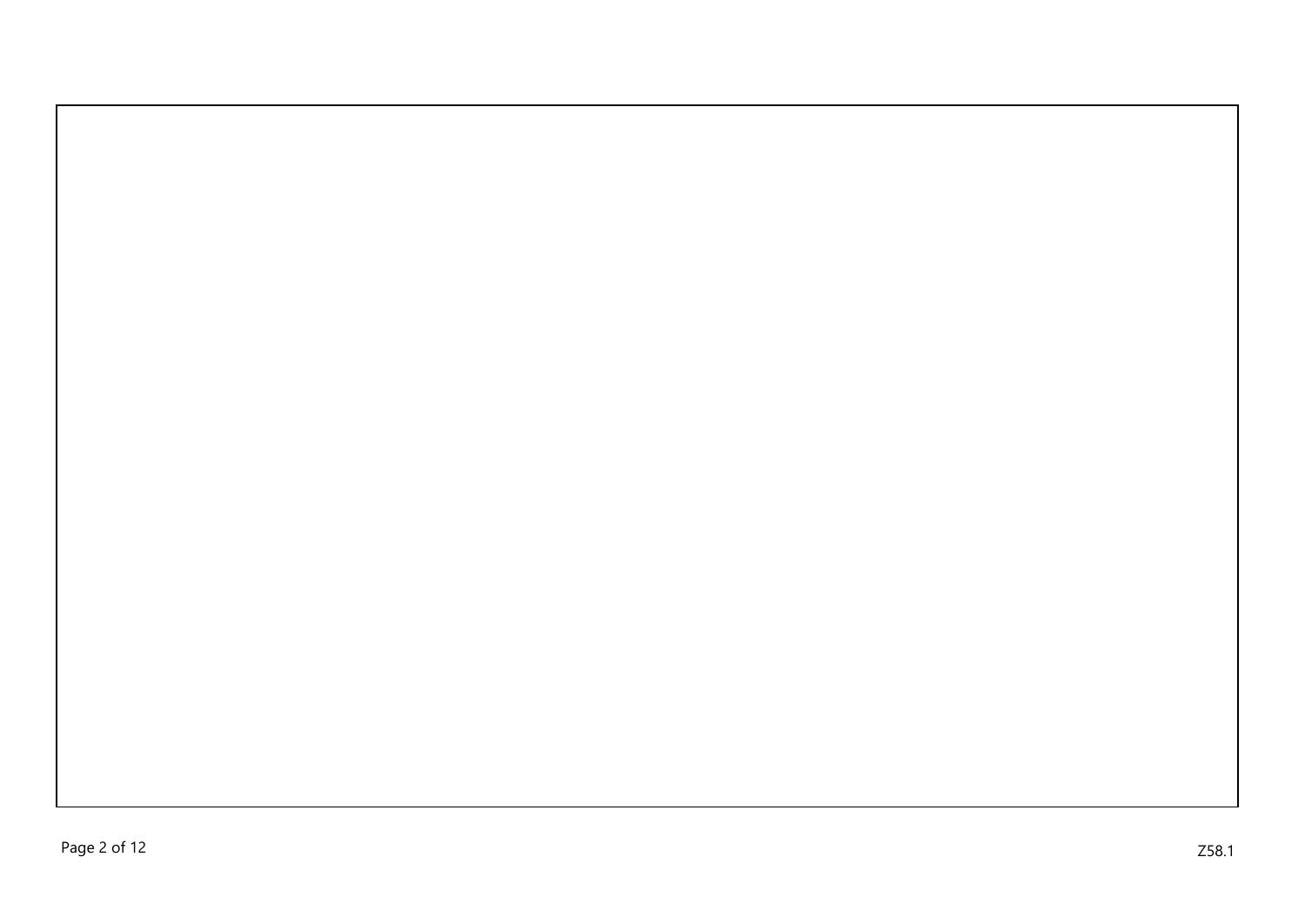| #               | Island         | House Name          | Name                    | Sex       | National ID | ، ه ، مرگ               | ىئرىتر                                    |
|-----------------|----------------|---------------------|-------------------------|-----------|-------------|-------------------------|-------------------------------------------|
|                 | AA. Rasdhoo    |                     |                         |           |             |                         |                                           |
|                 | AA. Rasdhoo    | Roashaneemaage      | Ahmed Kaleem            | M         | A347044     | ئۇيسكە مەيرىگە ئە       | دەر د ئىرو                                |
|                 | ADh. Dhangethi |                     |                         |           |             |                         |                                           |
|                 | ADh. Dhangethi | Lilyge              | Hussain Faaiq           | ${\sf M}$ | A283885     | موموتى                  | برسكهر محمرتح                             |
|                 | B. Eydhafushi  |                     |                         |           |             |                         |                                           |
| 3               | B. Eydhafushi  | Aa Ali              | Ali Siwaz               | ${\sf M}$ | A110764     | پزېرمو                  | أوسمع سوءتني                              |
| B. Kendhoo      |                |                     |                         |           |             |                         |                                           |
| 4               | B. Kendhoo     | Aroma               | Saaif Ali               | ${\sf M}$ | A249731     | ى مىرىچە<br>مەنىرى      | شەرق كەيچ                                 |
| 5               | B. Kendhoo     | Daahadhaage         | Abdulla Rasheed         | M         | A246065     | ی ر بر بر<br>تور تور    | رە قراللە مۇشوقر                          |
| $6\overline{6}$ | B. Kendhoo     | Grace               | Ahmed Inaan             | M         | A249724     | ە يەمە                  | رەرد مەشر                                 |
| 7               | B. Kendhoo     | Janbumaage          | Ahmed Haazim            | M         | A249728     | ر ه د د »<br>د سره تر د | رەر ئەي                                   |
| 8               | B. Kendhoo     | Kanmatheege         | Ibrahim Abdul Rahman    | M         | A108982     | بز چر <sub>کتم</sub> پر | ره وه ره ده.<br>پره تربر بررگ<br>وە ئەربى |
|                 | F. Nilandhoo   |                     |                         |           |             |                         |                                           |
| 9               | F. Nilandhoo   | Vanilla ge          | Ali Nazan               | ${\sf M}$ | A249804     | ء سرچری<br> حد سرچری    | أرشح المترجي                              |
|                 | GDh. Thinadhoo |                     |                         |           |             |                         |                                           |
| 10              | GDh. Thinadhoo | Gaakureli           | Mohamed Rasheed         | M         | A061398     | لخروع                   | ورەرو كرىيون                              |
| 11              | GDh. Thinadhoo | Garlic aage         | Abdulla Mohamed Latheef | M         | A317885     | ء وه ۽<br>د ويون        | ره والله ورورو دره                        |
|                 | Gn. Fuvahmulah |                     |                         |           |             |                         |                                           |
| 12              | Gn. Fuvahmulah | Miskihmagu. Nirivan | Ibrahim Azim            | M         | A275414     | وبەر ۋۇڭ سېرۇش          | مەھترىرى مەيرى                            |
| HA. Baarah      |                |                     |                         |           |             |                         |                                           |
| 13              | HA. Baarah     | Nafaa               | Hassan Rasheed          | M         | A074205     | سَرَدٌ                  | ىزىسەش بىرىشىش                            |
|                 | HA. Dhidhdhoo  |                     |                         |           |             |                         |                                           |
| 14              | HA. Dhidhdhoo  | Araavilu            | Moosa Rasheed           | ${\sf M}$ | A290629     | ە ئەتھرە قر             | رحمد المرسور                              |
| HA. Uligan      |                |                     |                         |           |             |                         |                                           |
| 15              | HA. Uligan     | Chandhaneege        | Mohamed Naseem          | M         | A081572     | گۇسىترسىگە              | ورەرو شرىدۇ                               |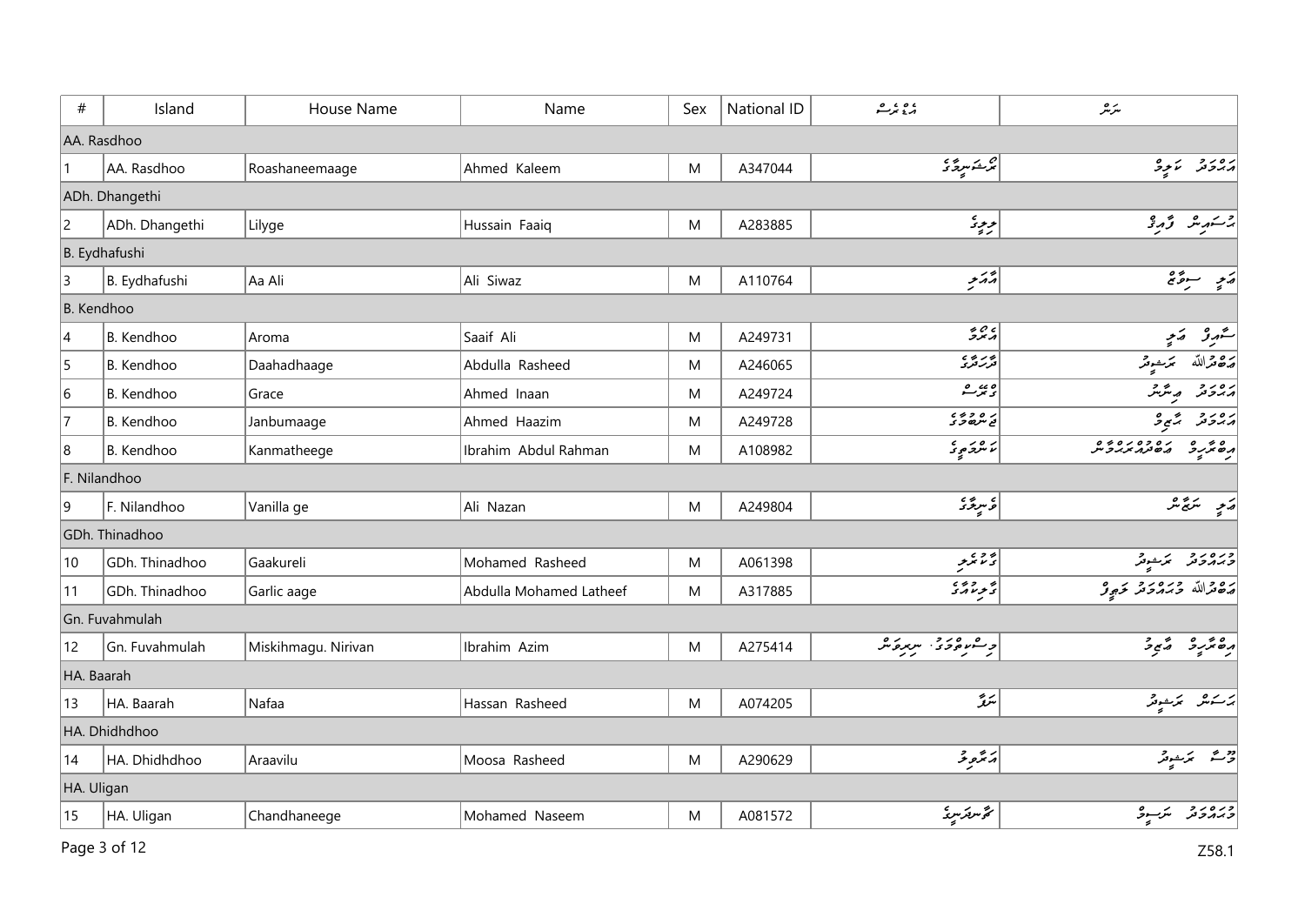| 16          | HA. Uligan          | Vilares        | Raufuddeen                 | M         | A083474 | لموخر تئر شر                     | ر دو و ه<br>بردو د مړين                  |
|-------------|---------------------|----------------|----------------------------|-----------|---------|----------------------------------|------------------------------------------|
|             | HA. Utheemu         |                |                            |           |         |                                  |                                          |
| 17          | HA. Utheemu         | Kudhiraiymaage | Abdul Hakeem Mohamed       | M         | A048512 | ۶ مربره ۶ م<br>  با مربره و د    | גם כפג עם פגם גב<br>גיסיניבג' על פגריכינ |
|             | HDh. Hanimaadhoo    |                |                            |           |         |                                  |                                          |
| 18          | HDh. Hanimaadhoo    | Orchidmaage    | Ali Rasheed                | ${\sf M}$ | A025538 | ه و و و و<br>مربع <del>د</del> د | أرشمج المركب وقرأ                        |
|             | HDh. Kulhudhuffushi |                |                            |           |         |                                  |                                          |
| 19          | HDh. Kulhudhuffushi | Moorithige     | Ahmed Yoosuf               | M         | A154345 | اده<br> خ. سرحر که               | גם ג' בר בס<br>הגבת הל-ת                 |
|             | HDh. Nolhivaranfaru |                |                            |           |         |                                  |                                          |
| 20          | HDh. Nolhivaranfaru | Ramzu          | Ali Saleem                 | M         | A226347 | بر ه د<br>مرد م                  | اړنو کوچو                                |
| K. Huraa    |                     |                |                            |           |         |                                  |                                          |
| 21          | K. Huraa            | Lucky Last     | Ali Naveen Ahmed           | M         | A260956 | ئەر ئۇرمىقى                      | ג׳בְ "תֹבְ"ת ג׳מיכת                      |
|             | K. Kaashidhoo       |                |                            |           |         |                                  |                                          |
| 22          | K. Kaashidhoo       | Raiyvina       | Thasneef Hassan            | M         | A290302 | بحركمومتر                        | ەسەسرو ئەسەھ                             |
|             | Lh. Hinnavaru       |                |                            |           |         |                                  |                                          |
| 23          | Lh. Hinnavaru       | Manfaa         | Zunaira Ismail Fulhu       | F.        | A068187 | ىز شرپى                          | ج سمد پر مشرح و د د                      |
|             | Lh. Kurendhoo       |                |                            |           |         |                                  |                                          |
| 24          | Lh. Kurendhoo       | Fithuroanuge   | Ibrahim Rayyan Mohamed     | M         | A246688 | د وړ و،                          |                                          |
| N. Lhohi    |                     |                |                            |           |         |                                  |                                          |
| 25          | N. Lhohi            | Sosunge        | Ali Waheedh                | M         | A206267 | <u>م</u> ئەيرى                   | أرشح أتربدهم                             |
| N. Velidhoo |                     |                |                            |           |         |                                  |                                          |
| 26          | N. Velidhoo         | Afi            | Nawaz Gasim                | M         | A201894 | بزو                              | سرەم قەسىر                               |
| 27          | N. Velidhoo         | Chabeyleege    | Abdulla Imran Abdul Rahman | M         | A205841 | رين<br>کوه پور                   | ره د الله محدود ده ده ده ده د            |
| 28          | N. Velidhoo         | Ihaa           | Ibthisaam Ibrahim          | M         | A204354 | وش                               | مقوشر مقترره                             |
|             | R. Innamaadhoo      |                |                            |           |         |                                  |                                          |
| 29          | R. Innamaadhoo      | Dhoores        | Mohamed Unaish             | M         | A241649 | دد ،<br>تربر ک                   | ورەرو وشمىش                              |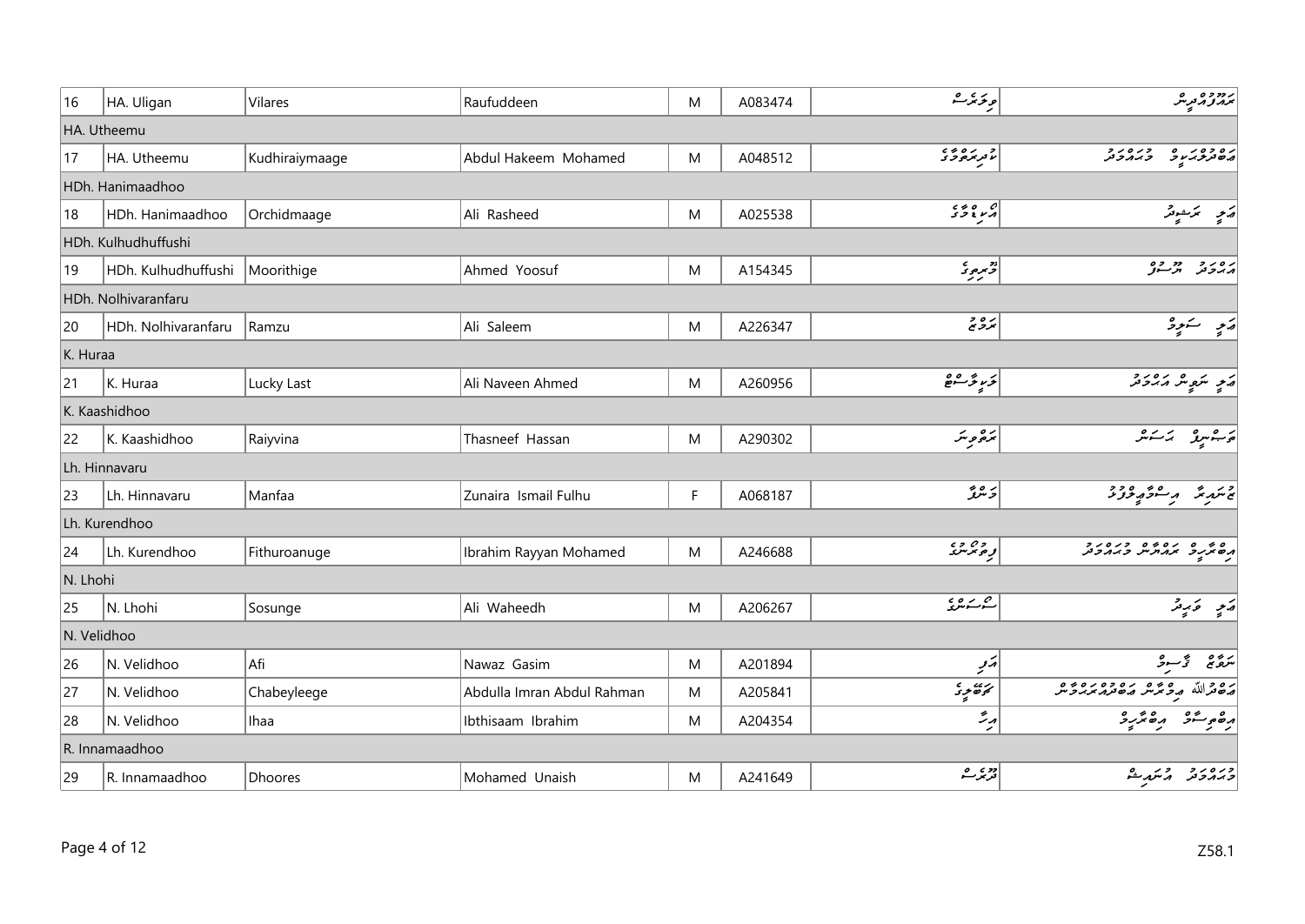|    | R. Kandholhudhoo                |                 |                        |           |         |                                      |                             |
|----|---------------------------------|-----------------|------------------------|-----------|---------|--------------------------------------|-----------------------------|
| 30 | R. Kandholhudhoo                | Funamaage       | Ibrahim Maaidh Mohamed | M         | A235502 | و پر پر پر<br>تو سرچر <sub>ک</sub>   | ת היני לתנג כמתכנ           |
|    | R. Meedhoo                      |                 |                        |           |         |                                      |                             |
| 31 | R. Meedhoo                      | Viludholhi      | Khalid Mohamed Rasheed | ${\sf M}$ | A317609 | ومحترمه                              | تحوير وبرورو برجوير         |
|    | S. Feydhoo                      |                 |                        |           |         |                                      |                             |
| 32 | S. Feydhoo                      | Mehel           | Aishath Nuha Saeed     | F         | A297371 | ی ی ه<br>حرمو                        | ە ئەستىم ئىر ئىسكىرىد       |
|    | S. Hithadhoo                    |                 |                        |           |         |                                      |                             |
| 33 | S. Hithadhoo                    | Muththusanbaage | Ali Alsan Ibrahim      | M         | A290593 | وه و د روپره<br><i>د ډې</i> سوره د   | ړې د د سند ره د در          |
|    | S. Maradhoo Feydhoo             |                 |                        |           |         |                                      |                             |
| 34 | S. Maradhoo Feydhoo Beauty Rose |                 | Hussain Farish         | ${\sf M}$ | A272378 | اھەقەھبەت                            | <br> پرسکوینگر کو موسفہ     |
| 35 | S. Maradhoo Feydhoo Dolphin     |                 | Ibrahim Aiman Hassan   | M         | A271095 | لېور پر                              | رەپزىر مەدىر مەك            |
|    | Sh. Foakaidhoo                  |                 |                        |           |         |                                      |                             |
| 36 | Sh. Foakaidhoo                  | Home Light      | Mohamed Mausoom        | M         | A262934 | كروخهام                              | כנסנכ נכסים<br>כגמכת כגיינ  |
| 37 | Sh. Foakaidhoo                  | Senekaa         | Ali Nihaan             | M         | A265428 | ے پر پر<br>سے میریز                  | روس سرگنگر                  |
|    | Sh. Funadhoo                    |                 |                        |           |         |                                      |                             |
| 38 | Sh. Funadhoo                    | Rankokaage      | Mohamed Firuzul        | M         | A322525 | ر ٥ پر د ٥<br>برس را ر               | ورەر د<br><i>دېد</i> دىرى ب |
|    | Sh. Maaungoodhoo                |                 |                        |           |         |                                      |                             |
| 39 | Sh. Maaungoodhoo                | Roze villa      | Ibrahim Samin          | M         | A266623 | ە ە<br>ئىرىج ھ <sub>ى</sub> م        | ە ھەترىر ۋ<br>سەّحە يىر     |
|    | Sh. Narudhoo                    |                 |                        |           |         |                                      |                             |
| 40 | Sh. Narudhoo                    | Kaneerumaage    | Ahmed Niyaz Adam       | M         | A111619 | ئە سەپرىرى<br>مەس <sub>ى</sub> پرىرى | גפגב יישה הבנב              |
|    | Th. Dhiyamigili                 |                 |                        |           |         |                                      |                             |
| 41 | Th. Dhiyamigili                 | Coral Reef      | Azumeela Mohamed       | F         | A160618 | #ئەۋىبەر                             | ر و دره دره                 |
|    | V. Keyodhoo                     |                 |                        |           |         |                                      |                             |
| 42 | V. Keyodhoo                     | Violet Villa    | Mohamed Hassan Fulhu   | M         | A058346 | ءَ ٻر ٿو هو ٿُر                      | ورەرو برسەروو               |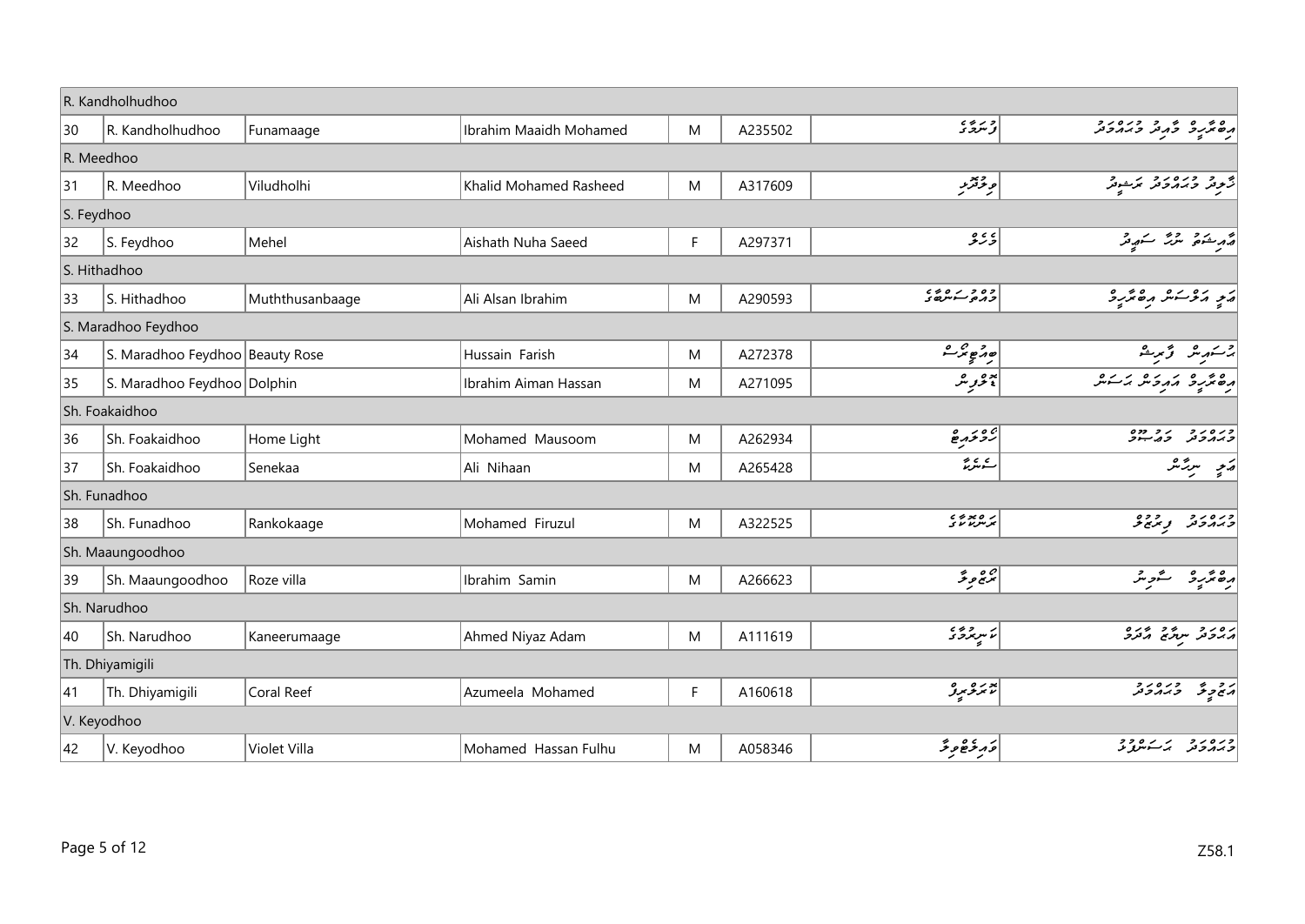## *w7qAn8m?sCw7mRo>u;wEw7mRw;sBo<*

| ' مرمر | 'يئرىثر: |
|--------|----------|
|        |          |
|        |          |
|        |          |

## *w7q9r@w7m>sCw7qHtFoFw7s;mAm=q7w7qHtFoFw7s;*

| ىر تە | $\mathcal{O} \times$<br>$\sim$ | $\sim$<br>. . | لترنثر |
|-------|--------------------------------|---------------|--------|
|       |                                |               |        |
|       |                                |               |        |
|       |                                |               |        |

| انترنثر: | $^{\circ}$ | يبرهر | $^{\circ}$<br>سرسر |
|----------|------------|-------|--------------------|
|          |            |       |                    |
|          |            |       |                    |
|          |            |       |                    |

| ' ئىرتىر: | سر سر |  |
|-----------|-------|--|
|           |       |  |
|           |       |  |
|           |       |  |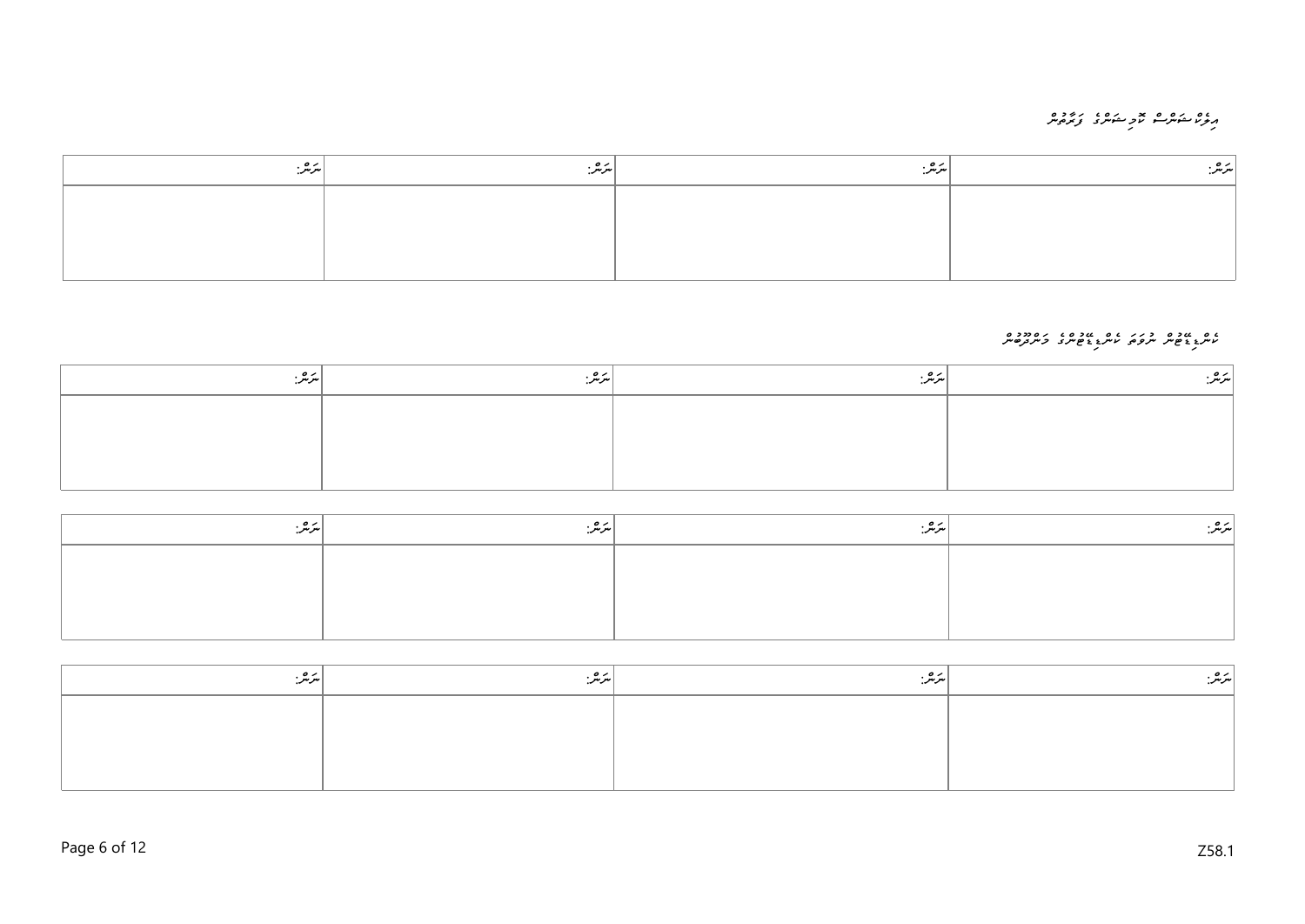| يره. | ο. | ا ير ه |  |
|------|----|--------|--|
|      |    |        |  |
|      |    |        |  |
|      |    |        |  |

| متريثر به | 。<br>'سرسر'۔ | يتزيترا | سرسر |
|-----------|--------------|---------|------|
|           |              |         |      |
|           |              |         |      |
|           |              |         |      |

| ىئرىتر. | $\sim$ | ا بر هه. | لىرىش |
|---------|--------|----------|-------|
|         |        |          |       |
|         |        |          |       |
|         |        |          |       |

| 。<br>مرس. | $\overline{\phantom{a}}$<br>مر سر | يتريثر |
|-----------|-----------------------------------|--------|
|           |                                   |        |
|           |                                   |        |
|           |                                   |        |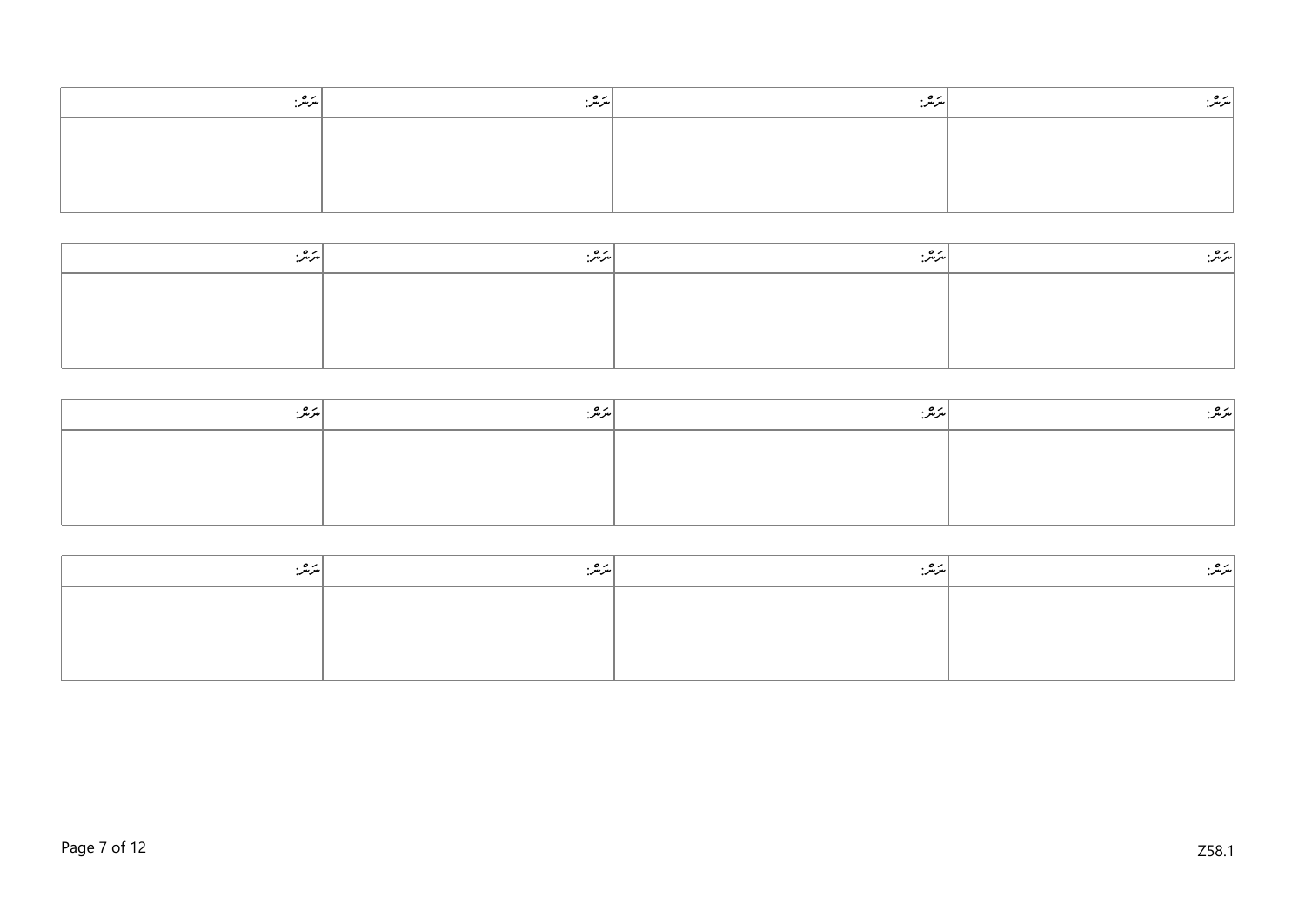| ير هو . | $\overline{\phantom{a}}$ | يرمر | اير هنه. |
|---------|--------------------------|------|----------|
|         |                          |      |          |
|         |                          |      |          |
|         |                          |      |          |

| ىر تىر: | $\circ$ $\sim$<br>" سرسر . | يترمير | o . |
|---------|----------------------------|--------|-----|
|         |                            |        |     |
|         |                            |        |     |
|         |                            |        |     |

| نتزيتر به | 。 | 。<br>سرسر. | o <i>~</i> |
|-----------|---|------------|------------|
|           |   |            |            |
|           |   |            |            |
|           |   |            |            |

|  | . ه |
|--|-----|
|  |     |
|  |     |
|  |     |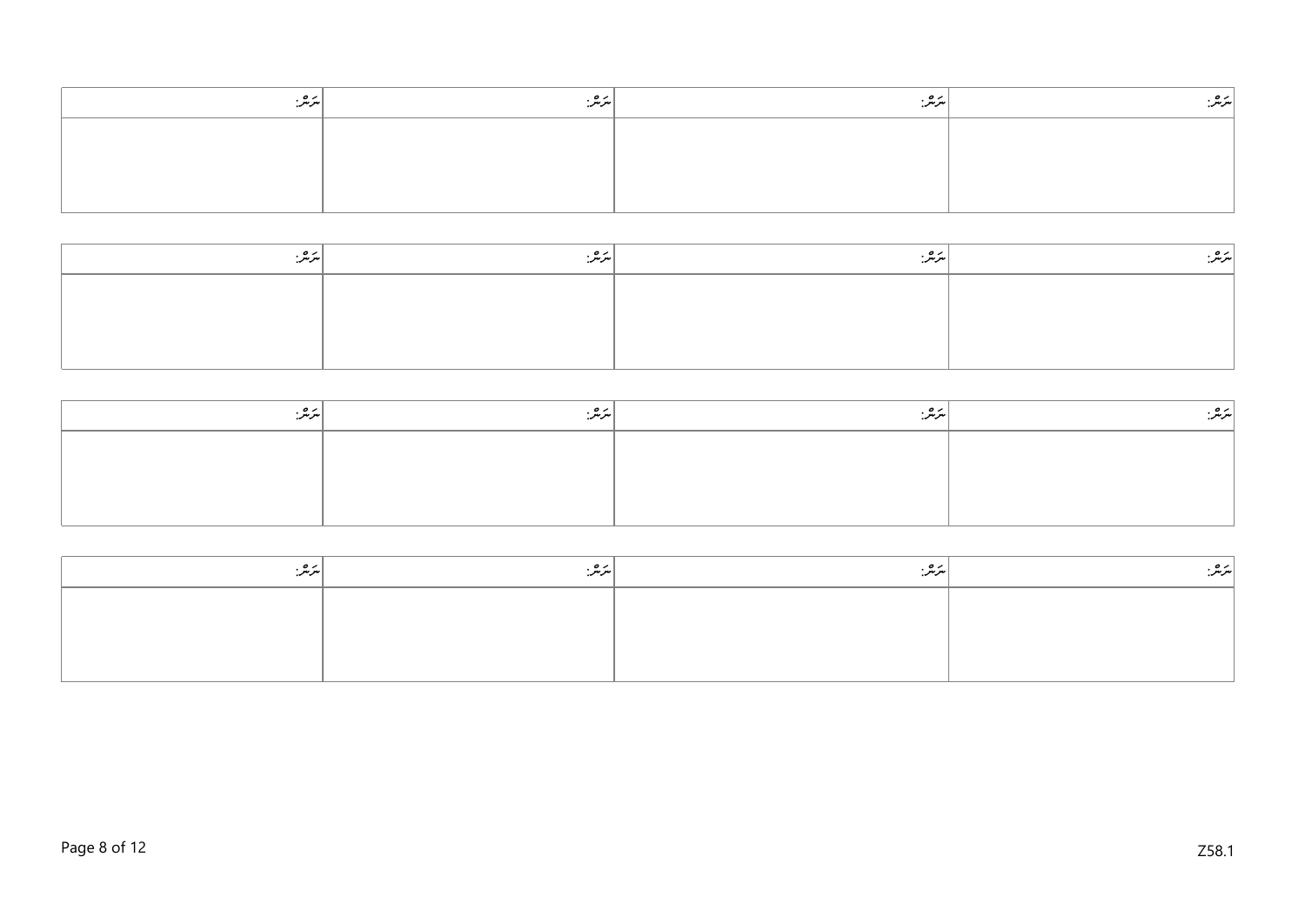| ير هو . | $\overline{\phantom{a}}$ | يرمر | اير هنه. |
|---------|--------------------------|------|----------|
|         |                          |      |          |
|         |                          |      |          |
|         |                          |      |          |

| ئىرتىر: | $\sim$<br>ا سرسر . | يئرمثر | o . |
|---------|--------------------|--------|-----|
|         |                    |        |     |
|         |                    |        |     |
|         |                    |        |     |

| نتزيتر به | 。 | 。<br>سرسر. | o <i>~</i> |
|-----------|---|------------|------------|
|           |   |            |            |
|           |   |            |            |
|           |   |            |            |

|  | . ه |
|--|-----|
|  |     |
|  |     |
|  |     |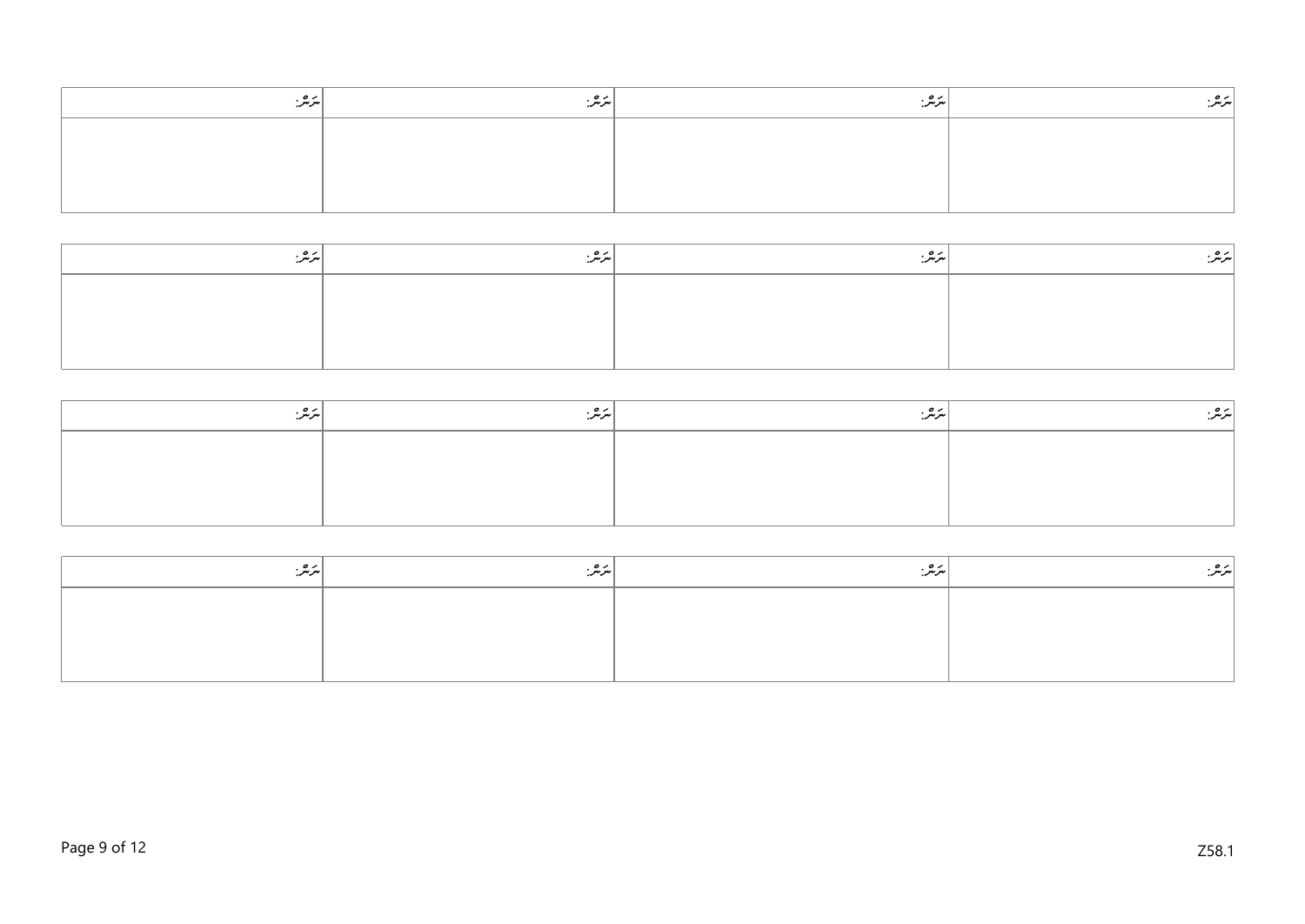| $\cdot$ | 。 | $\frac{\circ}{\cdot}$ | $\sim$<br>سرسر |
|---------|---|-----------------------|----------------|
|         |   |                       |                |
|         |   |                       |                |
|         |   |                       |                |

| يريثن | ' سرسر . |  |
|-------|----------|--|
|       |          |  |
|       |          |  |
|       |          |  |

| بر ه | 。 | $\sim$<br>َ سومس. |  |
|------|---|-------------------|--|
|      |   |                   |  |
|      |   |                   |  |
|      |   |                   |  |

| 。<br>. س | ىرىىر |  |
|----------|-------|--|
|          |       |  |
|          |       |  |
|          |       |  |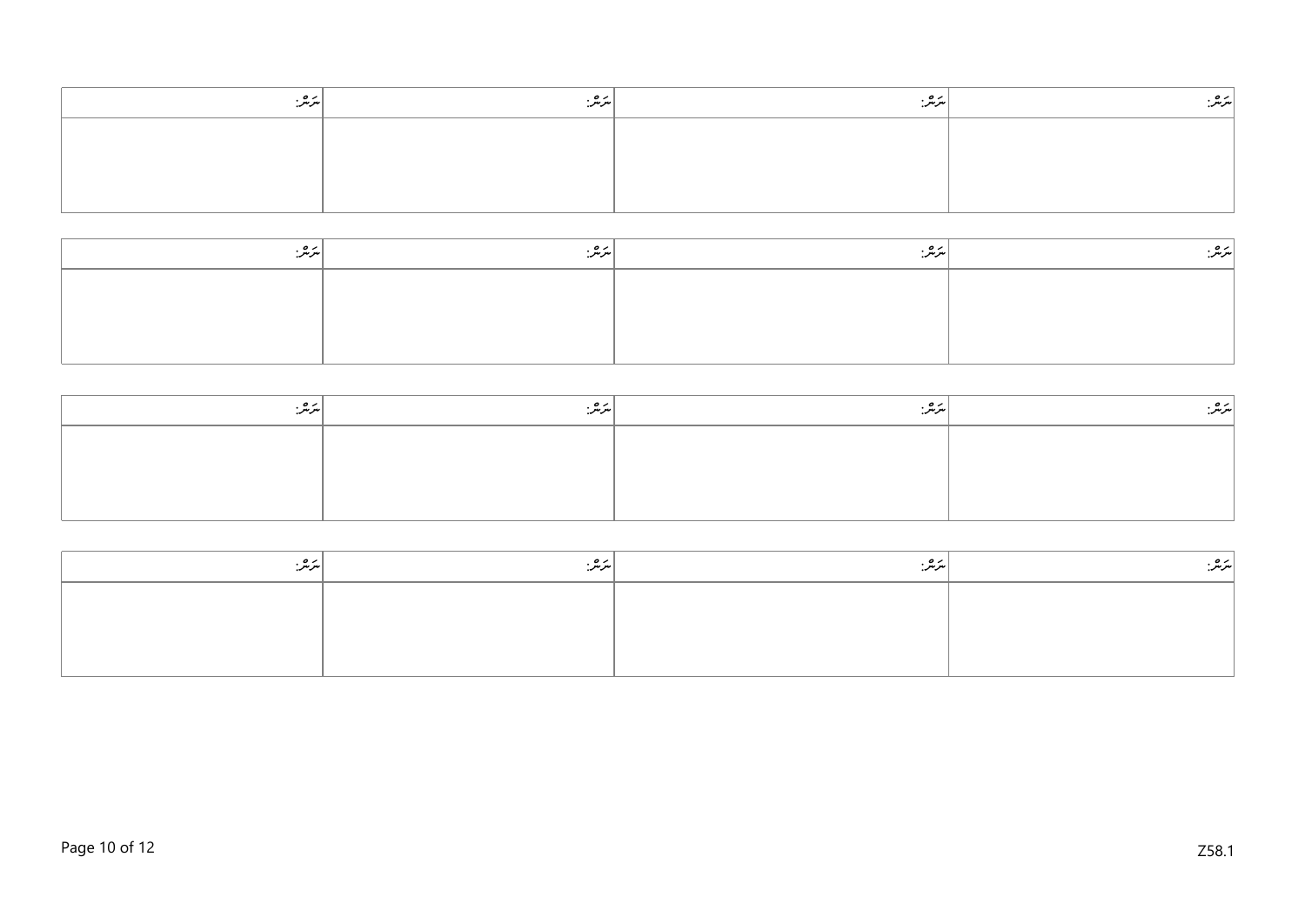| ير هو . | $\overline{\phantom{a}}$ | يرمر | اير هنه. |
|---------|--------------------------|------|----------|
|         |                          |      |          |
|         |                          |      |          |
|         |                          |      |          |

| ئىرتىر: | $\sim$<br>ا سرسر . | يئرمثر | o . |
|---------|--------------------|--------|-----|
|         |                    |        |     |
|         |                    |        |     |
|         |                    |        |     |

| الترنثر: | ' مرتكز: | الترنثر: | .,<br>سرس. |
|----------|----------|----------|------------|
|          |          |          |            |
|          |          |          |            |
|          |          |          |            |

|  | . ه |
|--|-----|
|  |     |
|  |     |
|  |     |